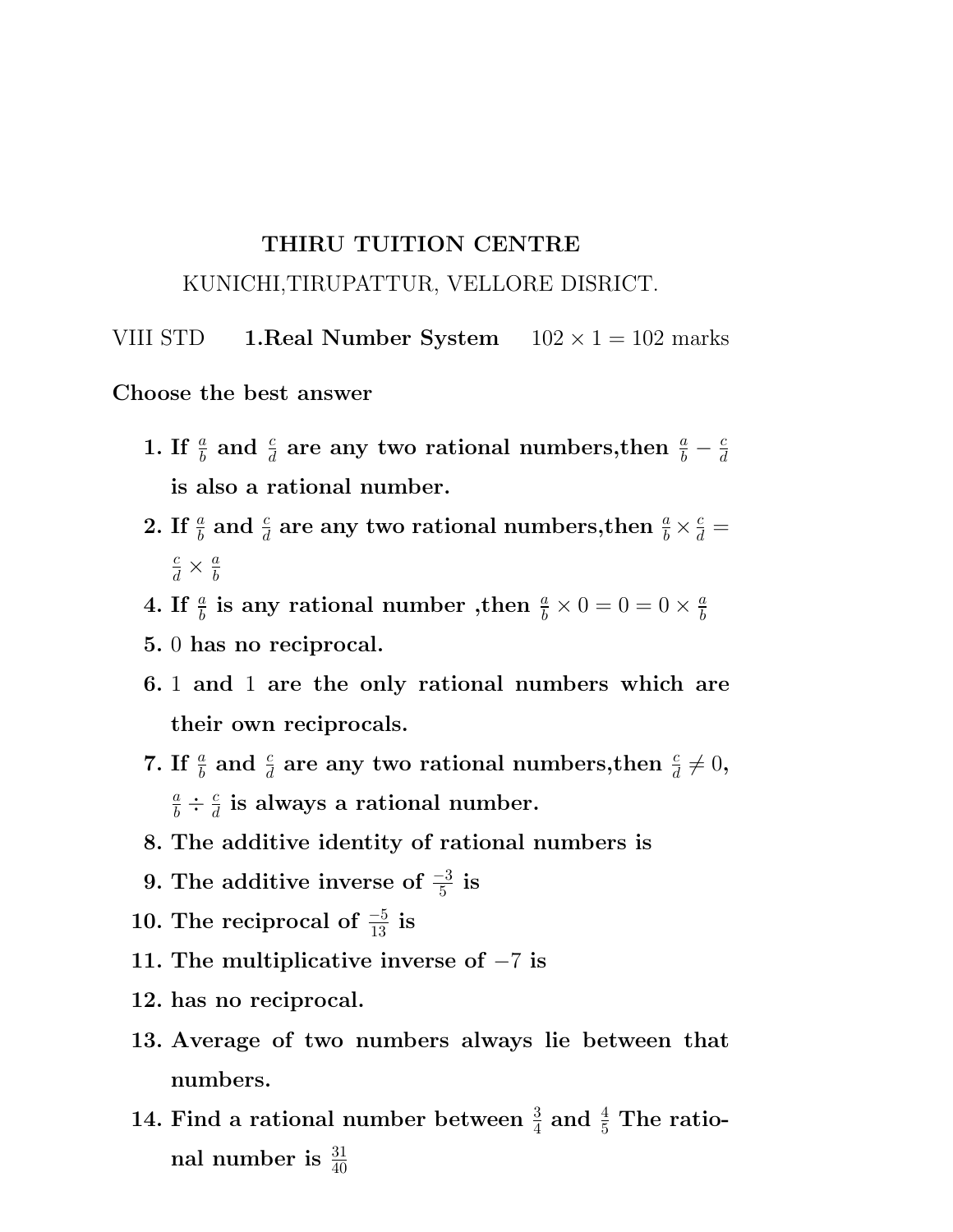15. Find two rational numbers between  $\frac{-3}{5}$  and  $\frac{1}{2}$  The two rational numbers are  $\frac{-1}{20}$  and  $\frac{-13}{40}$ 

- 16. 2  $\times \frac{5}{3} = \frac{10}{3}$ 3 17.  $\frac{2}{5} \times \frac{4}{7} = \frac{8}{35}$ 35 18.  $\frac{2}{5} + \frac{4}{9} = \frac{38}{45}$ 45 19.  $\frac{1}{5} \div 2\frac{1}{2} = \frac{2}{25}$ 25 **20.**  $\left(1-\frac{1}{2}\right)$  $\frac{1}{2}$  +  $\left(\frac{3}{4} - \frac{1}{4}\right)$  $(\frac{1}{4}) = 1$
- 21. Laws of Exponents with Integral Power
	- i.  $a^m \times a^n = a^{m+n}$  where a is a real number and  $m, n$ are positive integers
	- ii.  $\frac{a^m}{a^n}$  $\frac{a^m}{a^n}=a^{m-n} \,\,\text{where}\,\, a\neq 0 \,\, \text{and} \,\, m, n \,\, \text{are positive integer}$ gers with  $m > n$
	- iii.  $(a^m)^n = a^{mn}$  ,where m and n are positive integers
	- iv. If  $a$  is a rational number other than zero, then  $a^0=1$
	- v. If  $a$  is a real number and  $m$  is an integer, then  $A^{-m}=\frac{1}{a^n}$  $\overline{a^m}$
	- vi. For any two integers a and b we have  $a^m \times a^m = (ab)^m$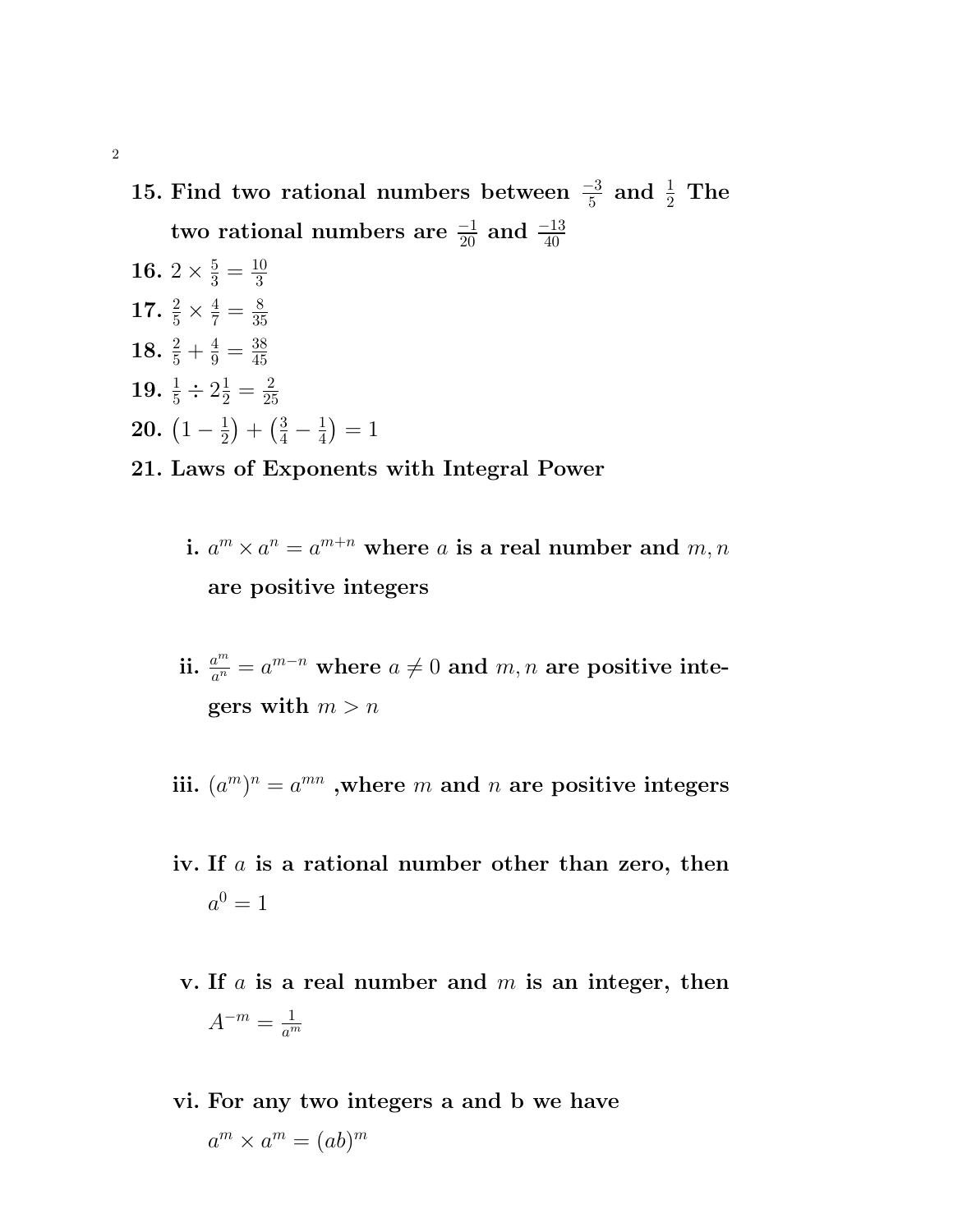vii.  $\left(\frac{a}{b}\right)$  $\left(\frac{a}{b}\right)^m = \left(\frac{a^m}{b^m}\right)$  $\left(\begin{smallmatrix} a^m \ b^m \end{smallmatrix}\right)$  where  $b\neq 0, \ a$  and  $b$  are real numbers,  $m$  is an integer

- 22. In  $10^2$ , the exponent is  $100$
- ${\bf 23.} \ 6^{-1}$  is equal to  $\frac{1}{6}$
- 24. The multiplicative inverse of  $2^{-4}$  is  $2^4$
- ${\bf 25.}~(-2)^{-5}\times(-2)^{6}~\text{is equal to}-2$
- ${\bf 26.}~(-2)^{-2}~{\bf is~ equal~ to}~ \frac{1}{4}$
- 27.  $(2^0 + 4^{-1}) \times 2^2$  is equal to 5
- $28.\;(\frac{1}{3}$  $\left(\frac{1}{3}\right)^{-4}$  is equal to  $3^4$
- 29.  $(-1)^{50}$  is equal to 1
- **30.**  $\frac{5}{20} = 25$  percentage
- 31. When a number ends with 0, its square ends with double zeros.
- 32. If a number ends with odd number of zeros then it is not a perfect square.
- 33. Squares of even numbers are even.
- 34. Squares of odd numbers are odd.
- 35. How many the unit digits of the squares of the number 24 is 6
- 36. Find the square root of 64 is 8
- 37. Find the square root of 12.25 is 3.5
- 38. Find the square root of 3969 is 63
- 39. Find the square root of 6.0516 is 2.46
- 40. Find the square root of 3 correct to two places of decimal. ans:1.73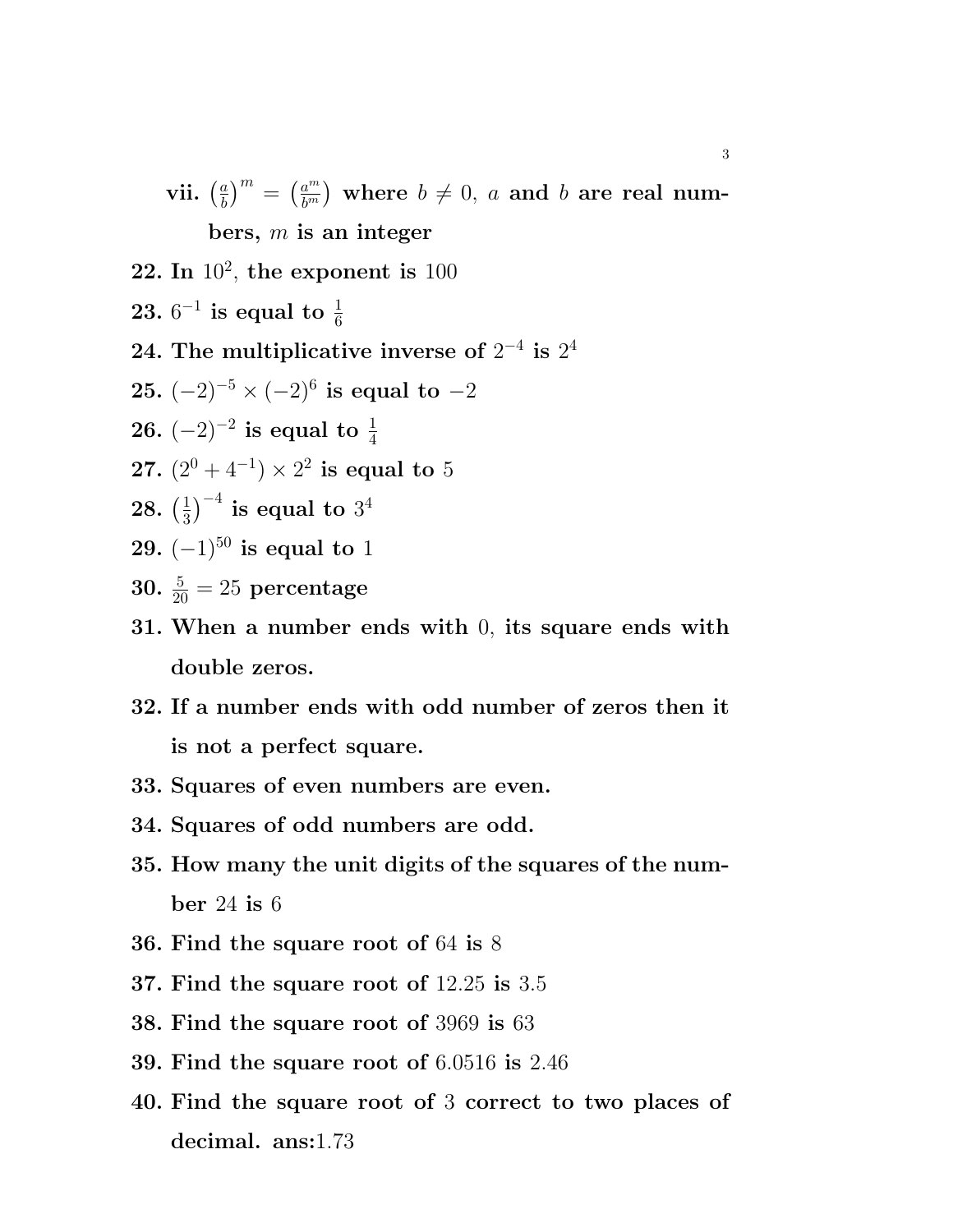- 41. Find the square root of  $10\frac{2}{3}$ correct to two places of decimal.ans:3.27
- 42. 1729 is known as the Ramanujan number.
- 43. Find the cube root of 512 is 8
- 44. Find the cube root of  $\frac{-512}{1000}$  is  $\frac{-4}{5}$
- 45. Which of the following numbers is a perfect cube? 125
- 46. Which of the following numbers is not a perfect cube? 343
- 47. The cube of an odd natural number is ODD.
- 48. The number of zeros of the cube root of 1000 is 1
- 49. The unit digit of the cube of the number 50 is 0
- 50. The number of zeros at the end of the cube of 100 is 6
- 51. Find the smallest number by which the number 108 must be multiplied to obtain a perfect cube. ans:2
- 52. Find the smallest number by which the number 88 must be divided to obtain a perfect cube. ans:11
- 53. The volume of a cube is  $64cm^3$ . The side of the cube is 4 cm
- 54. Rational numbers are closed under the operations of addition, subtraction and multiplication.
- 55. The collection of non-zero rational numbers is closed under division.
- 56. The operations addition and multiplication are commutative and associative for rational numbers.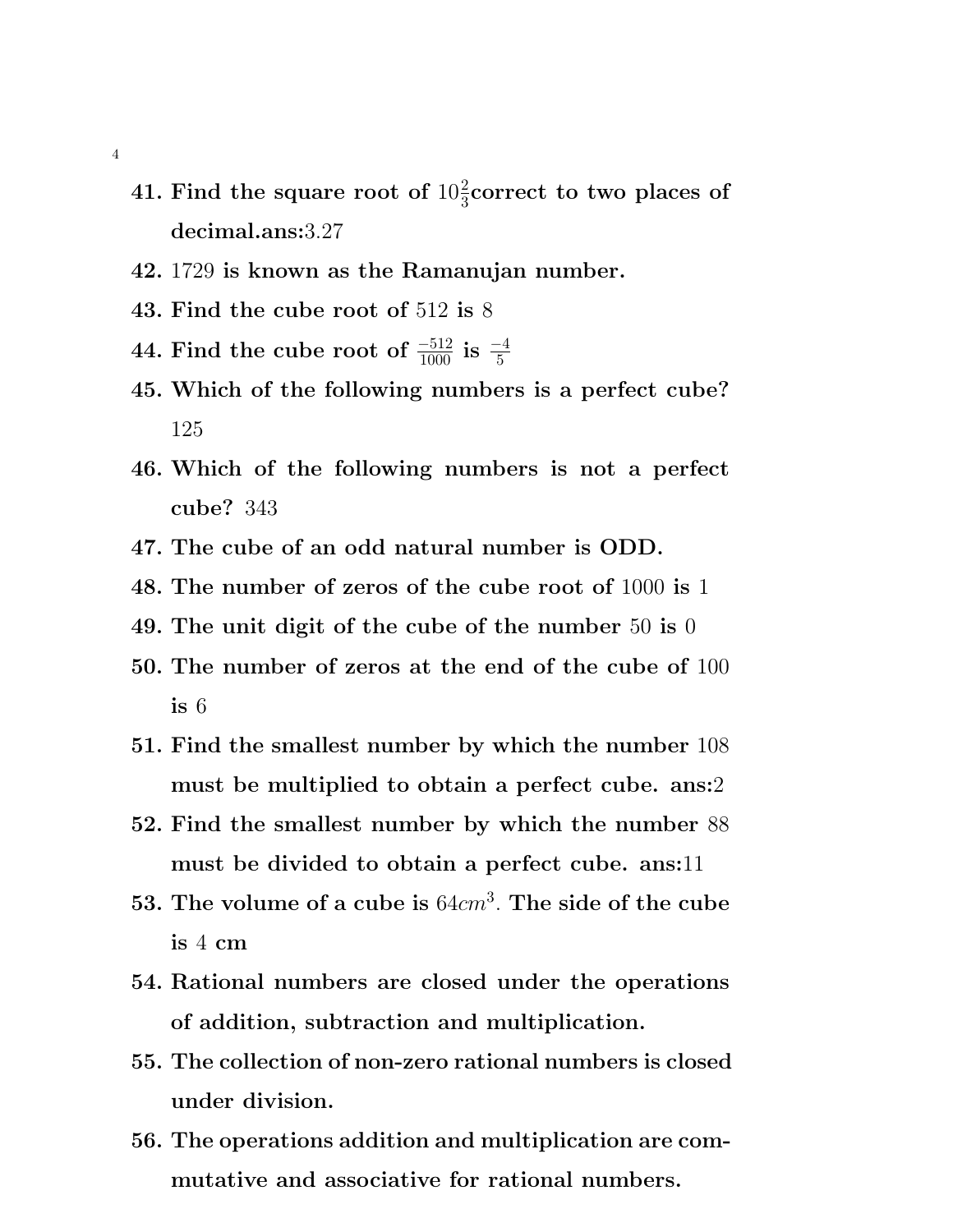- 57. 0 is the additive identity for rational numbers.
- 58. 1 is the multplicative identity for rational numbers.
- 59. Multiplication of rational numbers is distributive over addition and subtraction.
- 60.  $16x^4 \div 32x$  is  $\frac{x^3}{2}$ 2
- 61. The additive inverse of  $\frac{a}{b}$  is  $\frac{-a}{b}$  and vice-versa.
- 62. The reciprocal or multiplicative inverse of  $\frac{a}{b}$  is  $\frac{b}{a}$
- 63. Between two rational numbers, there are countless rational numbers.
- 64. Estimated value of a number equidistant from the other numbers is always greater than the given number and nearer to it.

## 4.Algebra

- 65. The father of Algebrais called as Diophantus of Alexandria
- 66. An Algebraic expression that contains only one term is called a monomial.
- 67. An Algebraic expression that contains only two terms is called a binomial.
- 68. An Algebraic expression that contains only three terms is called a trinomial.
- 69. An expression containing a fi nite number of terms with non-zero coefficient is called a polynomial.
- 70. The monomials in the polynomial are called the terms. The highest power of the terms is the degree of the polynomial.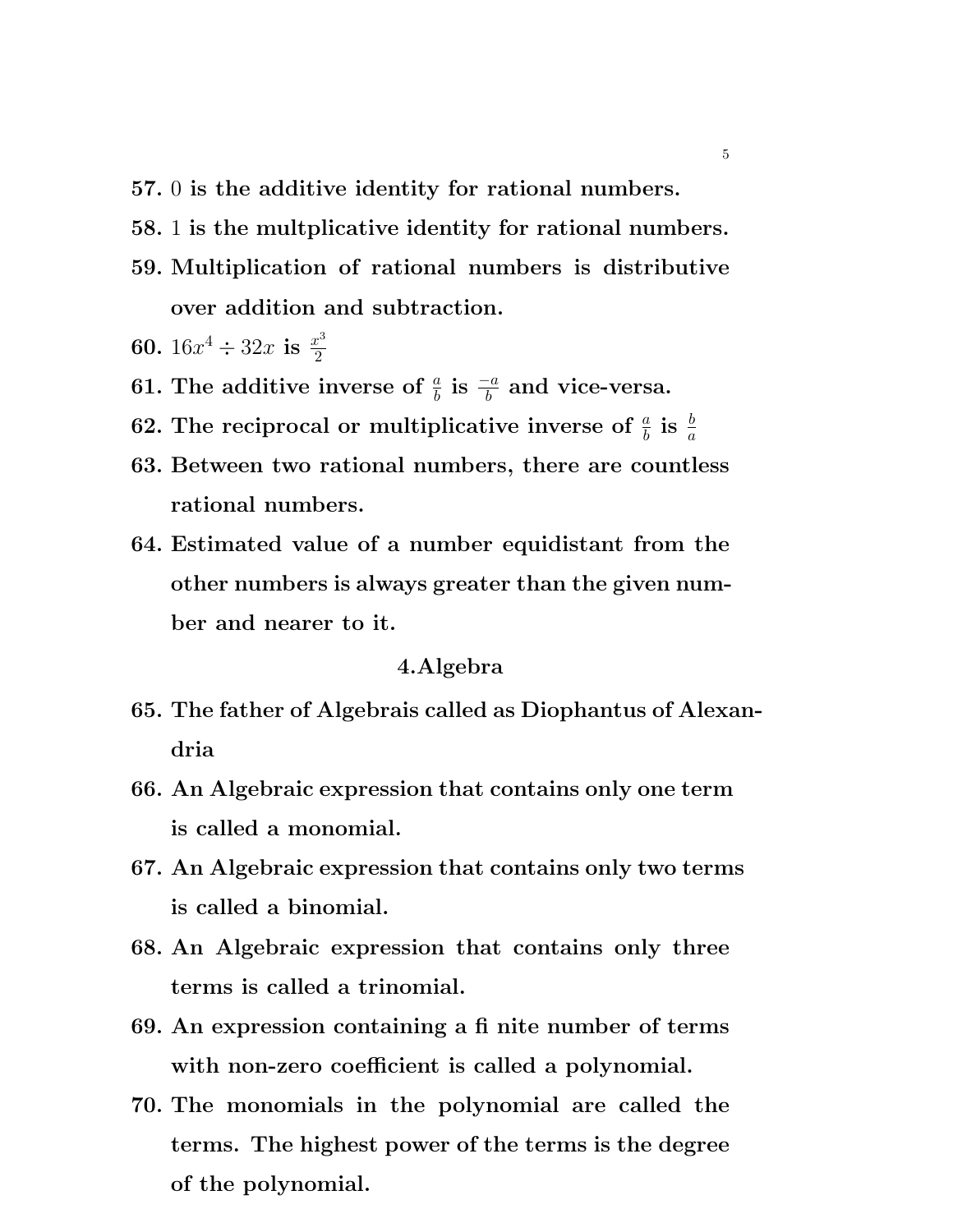## 71. Find out the sum of the polynomials

 $3x - y, 2y - 2x, x + y$ 

- 72. The coefficient of  $x^4$  in  $-5x^7 + \frac{3}{7}$  $\frac{3}{7}x^4 - 3x^3 + 7x^2 - 1$  is  $\frac{3}{7}$
- 73. The coefficient of  $xy^2$  in  $7x^2 14x^2y + 14xy^2 5$  is 14
- 74. The power of the term  $x^3y^2z^2$  is 3
- 75. The degree of the polynomial  $x^2 5x^4 + \frac{3}{4}$  $\frac{3}{4}x^7 - 73x + 5$ is 7
- 76. The degree of the polynomial  $x^2 5x^2y^3 + 30x^3y^4$   $576xy$  is 7
- 77.  $x^2 + y^2 2z^2 + 5x 7$  is a polynomial
- **78.** The constant term of  $0.4x^7 75y^2 0.75$  is  $-0.75$
- 79. Product of monomials are also monomials.
- 80. Coefficient of the product  $=$  Coefficient of the first monomial  $\times$  Coefficient of the second monomial.
- 81. The product of a monomial by a binomial is a binomial.
- 82. Simplify:  $(2x) \times (3x+5)$  ans: $6x^2 + 10x$
- 83. Simplify:  $(x+3) \times (x^2 5x + 7)$  ans: $x^3 2x^2 8x + 21$
- 84. An equation which is true for all possible values of the variable is called an Identity.
- 85. A whole number greater than 1 for which the only factors are 1 and itself, is called a prime number.
- 86. A whole number greater than 1 which has more than two factors is called a composite number.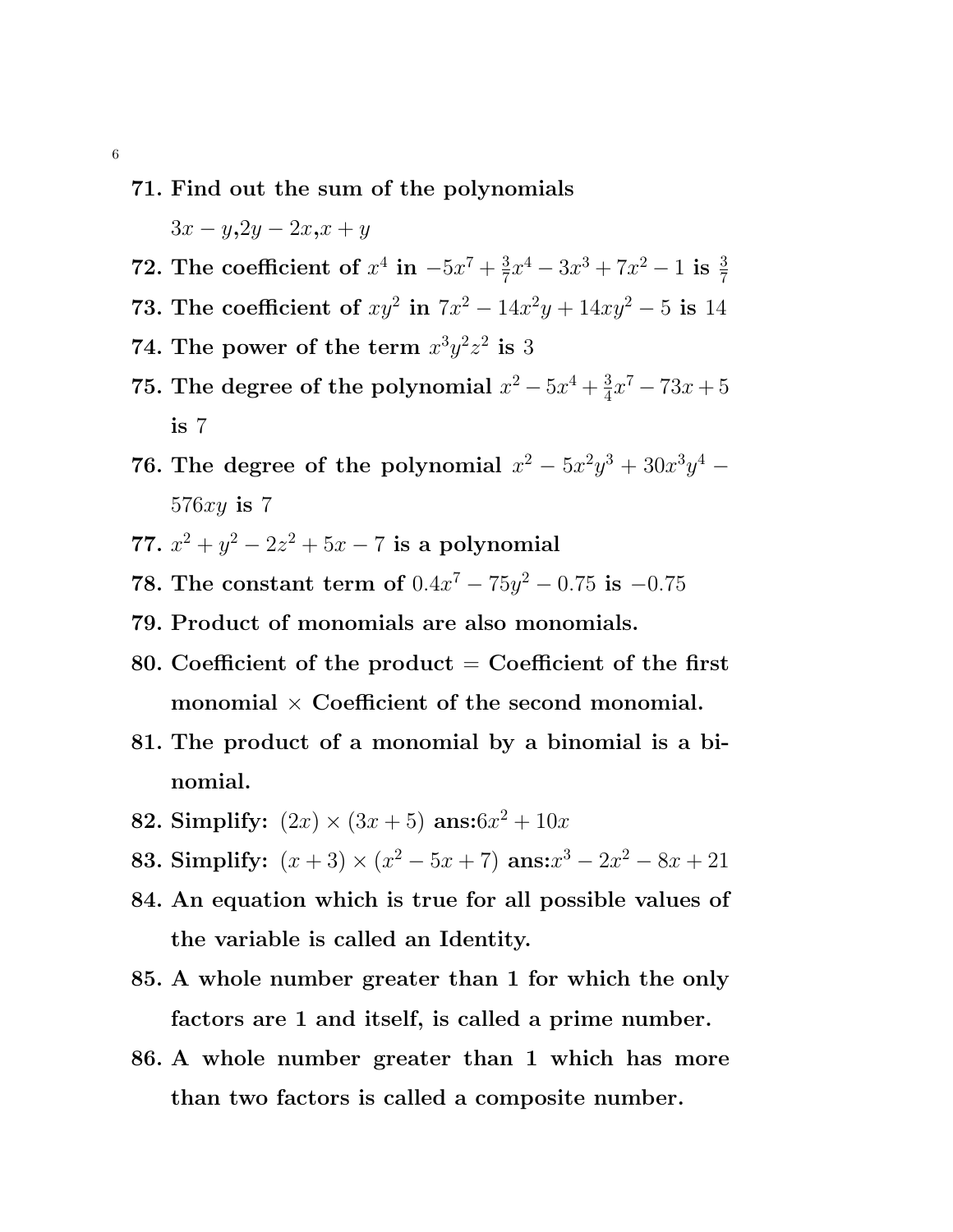- 87. While writing a number as a product of factors, we do not normally write 1 as a factor, since 1 is a factor of any number.
- 88. Every natural number is either prime or composite.
- 89. 1 is neither prime nor composite.
- 90. A factor that cannot be factorized further is known as irreducible factor.
- **91.** Factorize: $x^2 + 6x + 8$  are  $(x + 4), (x + 2)$
- **92.** The factors of  $3a + 21ab$  are  $3a, (1 + 7b)$
- **93.** The factors of  $3a + 21$  are  $3a, (1 + 7b)$
- **94.** The factors of  $x^2 x 12$  are  $(x + 3)$ ,  $(x + 4)$
- 95. The factors of  $6x^2 x 15$  are  $(2x + 3)$  and  $(3x 15)$
- 96. The factors of  $169l^2 441m^2$  are  $(13l 21m)$ ,  $(13l 21m)$
- 97. The product of  $(x 1) \times (2x 3)$  is  $2x^2 5x + 3$
- 98. An algebraic equation is an equality involving variables and constants.
- 99. A Linear equation in one variable has a unique solution.
- 100. Find the two consecutive positive odd integers whose sum is 32 Ans:The two required consecutive positive odd integers are 15 and 17.
- 101. Arun is now half as old as his father. Twelve years ago the fathers age was three times as old as Arun. Find their present ages.Ans: Aruns present age= 24 years, His fathers present age  $= 48$  years.
- 102. An equation involving one or more variables each with power 1 is called a Linear equation.